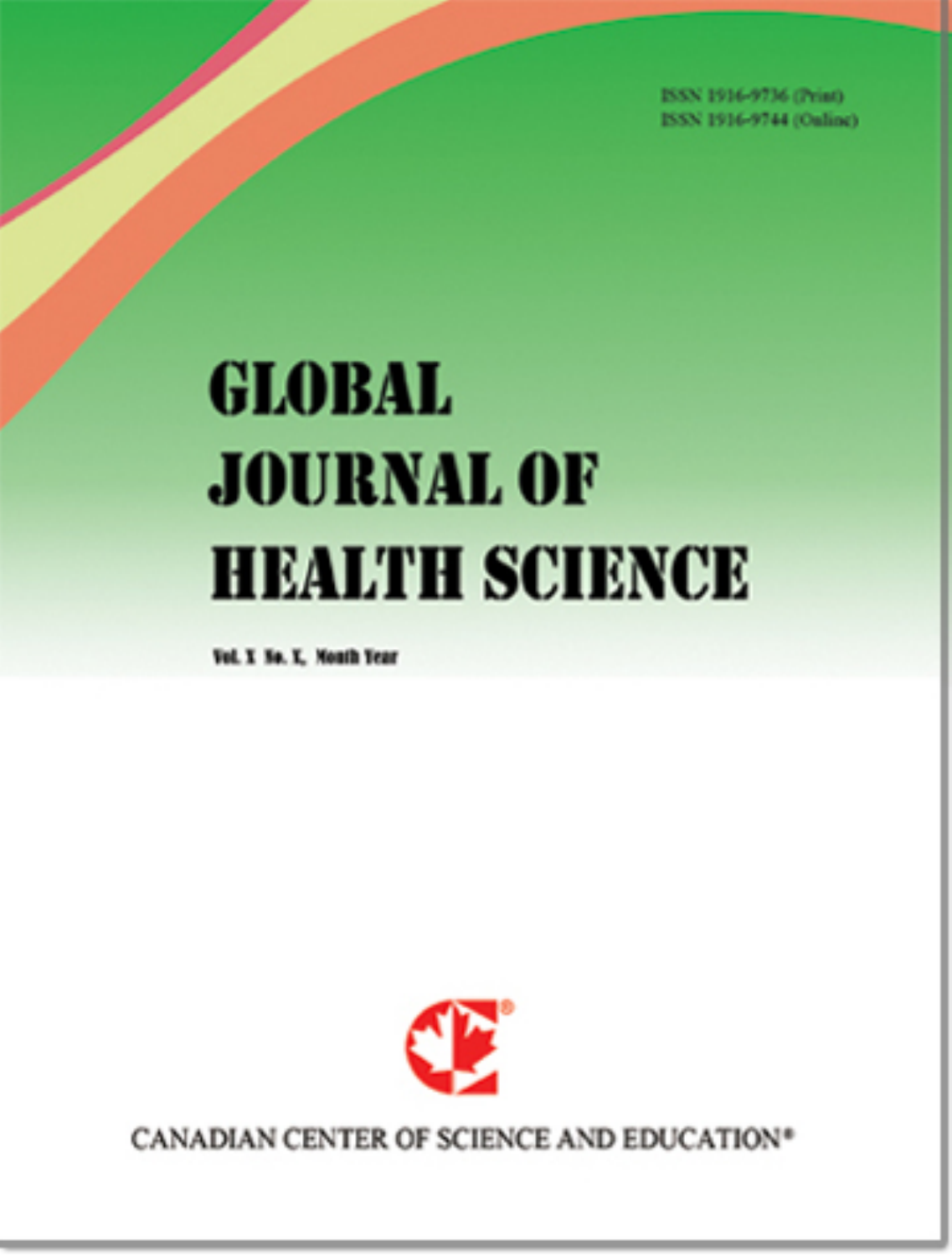# Sexual Education of Palestinian University Students: Between Perceptions and Cultural Barriers

Bassam Yousef Ibrahim Banat $^1$  & Jawad Dayyeh<sup>2</sup>

<sup>1</sup> Department of Applied Sociology, Al-Quds University, Jerusalem- Abu Dies, Palestine

<sup>2</sup> Social Sciences PhD. Program (Peace & Conflict Research Line), University of Granada, Granada, Spain

Correspondence: Bassam Yousef Ibrahim Banat, Department of Applied Sociology, Faculty of Arts, Al-Quds University, Main Campus, Jerusalem- Abu Dies, Palestine. Tel: 970-2252-2727. E-mail: bbanat@staff.alquds.edu; bassambanat@yahoo.com

Received: May 23, 2019 Accepted: June 7, 2019 Online Published: June 11, 2019 doi:10.5539/gjhs.v11n7p112 URL: https://doi.org/10.5539/gjhs.v11n7p112

### **Abstract**

This study explored the sexual education perceptions in the Palestinian society, as perceived by Al-Quds University students. Perceptions regarding sexual education were evaluated using an index with 50 items, which was developed by the researchers. It was administrated to 369 undergraduate students who were selected using the stratified method. The findings show that students at Al-Quds University were moderately knowledgeable of sexual education; females had fewer knowledge of sexual education than males. The statistics show that gender, school, academic year and religious commitment are significant predictors of students' perceptions of sexual education. Sexual education is a sensitive and sometimes taboo concept in the conservative Palestinian society that adheres to its religious, cultural and moral values.

**Keywords:** sexual education, sexual socialization, patriarchal society, taboo

#### **1. Introduction**

Sexual education for youth is one of the most hotly debated issues in the social sciences and among policy makers, program planners and educators. Sexual education refers to life-conscious processes throughout life, where people learn about gender, biological, psychological and socio-cultural perspectives (Goldfarb & Constantine, 2011).

Education regarding sexual and reproductive health has been identified by the United Nations Secretary-General as a key priority in the development of a System Wide Action Plan on Youth (UN, 2012). According to UNESCO (2009), the preparation of children and youth has always been a major challenge for humanity, in terms of gender sexual education and in a world with AIDS.

Historically, young people in many cultures are not informed about sexual relationships, and the discussion of these issues is considered taboo on sociological terms. Today, there is a strong international commitment to promoting comprehensive sexual education, especially from the perspectives on strengthening human rights, health and youth (UNESCO, 2009).

Recently, the WHO (2010) underlines the importance of sexual health in laws, politics and human rights, education, society, culture, economy and health. The call was supported by the various sectors' legal approach, based on the programs described, as well as key entry points that promote sexual health. This must be done by providing information and assistance to the broad and concrete subject of educational initiatives.

### **2. Background and Literature Review**

According to the WHO (2010), sexual health is the physical and emotional health and well-being of the people, couples and families, and to the social and economic development of communities. Sexuality lives in all cultures and societies. Sexual socialization is described as a process by which young people acquire sexual knowledge and norms (Ward, 2003). Historically, the sexual socialization of the youth created at the house and has traditionally been performed by the respected elders in the extended family, rather than by the child's parents. However, parents provide and shape their values, including sexuality, which is often postponed to child marriage. Nevertheless, many parents do not provide enough sexual education for their children and what they provide are rare and low quality as perceived by the children (Huong, 2010).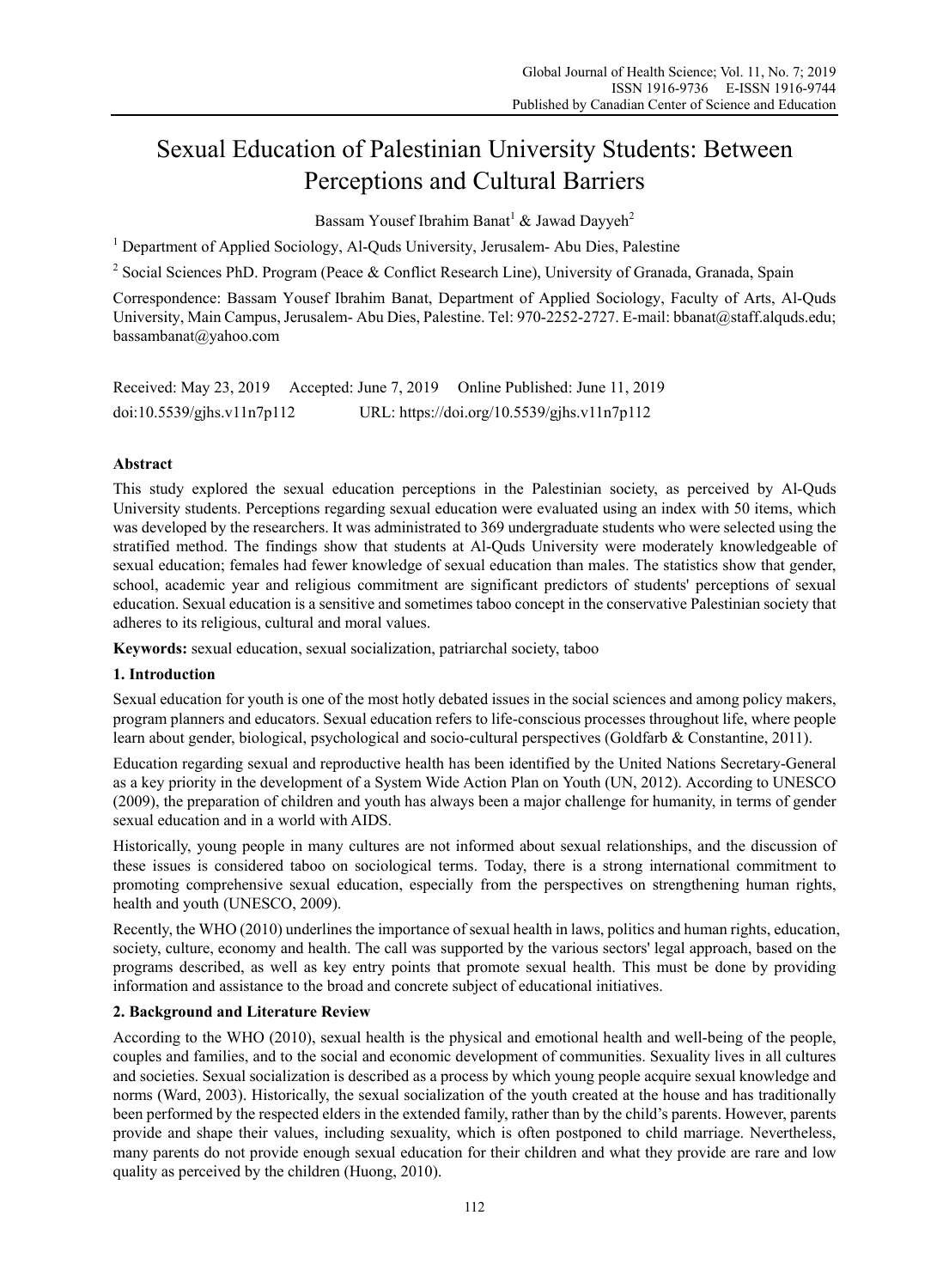The main goal of sexual education is to promote sexual health (National Guidelines Task Force (NGTF, 1996). Sexual health is a state of well-being and physical, emotional, mental and social safety in relation to sexuality; and not just the absence of illness, dysfunction or disability. Therefore, the concept of sexual health should be the objective of life and personal relationships, and not only improve the relationship between counseling and sexually transmitted diseases and prosecution (WHO, 1975).

According to Goldfarb & Constantine (2011), sexual education for adolescents occurs in the context of the biological, cognitive and social-emotional developmental progressions and issues of adolescence. However, the progressive education movement of the late 19th century led to the introduction of social hygiene in North American school curricula and the advent of school-based formal sex education as part of the curriculum in junior high school or high school (Connell, 1993, 1996; Thorne, 1993; Elia, 2009).

From the 1960s onwards, support for sexual education in schools gained widespread support. Yet, schools and parents do little to help youth make sense of their sexuality. However, the literature that was reviewed indicates that college students have a positive attitude towards implementing sexual education at school level (Yesudas et al., 2008). In the same time, sexual education may be taught informally, such as when someone receives information from a friend, religious leader, on the internet, or from a culture's various other media that may leads to a range of conflicting and confusing messages about sexuality and gender (Goldfarb & Constantine, 2011).

Therefore, a thorough high-quality curriculum-based sexual education program would help children and young people to navigate these messages; develop positive norms about themselves, about relationships, about their health and about responsible citizenship (UNESCO, 2009).

The outbreak of AIDS has resulted in a new sense of urgency in terms of sexual education, which is seen by most scientists as a vital public health strategy (UNESCO, 2009; WHO, 2010).

The international agreements include: the International Conference on Population and Development (ICPD) in 1994; the Fourth World Conference on Women in 1995; and the World Summit on Children in 2002 affirming the right of all children and adolescents to receive sexual and reproductive health (SRH) information, education and services in accordance with their specific needs (UNESCO, 2009).

A substantial body of research has examined sexual education in various ways. A recent study performed by Song (2015) indicated that participants do not have formal sexual education; neither schools nor parents were the main providers of sexual education. Graf & Patrick (2015) concluded that, friends were the most common sources of sexual matters during their lives.

The study done by Chi et al. (2015) found a significant impact of a sexual education program on sexual health knowledge for university students in Southwest China. Meanwhile, Goldfarb & Constantine (2011) concluded that there is a demand for sexual education among traditionally underserved youth, including sexual minorities, youth with disabilities, and those in foster care. Huong (2010) indicated that sexual values within families and the influence of culture need to be considered as a channel to convey sexual values to children. According to Bleakley et al. (2009), the most often reported sources of sexual information were the media, friends, teachers and mothers.

In the Arab world, the Arab Human Development Report (2009) indicated that sexual education is a taboo in the male-oriented culture of denial. Women are victims of cultural and social practices that cause material harm to women, such as female genital mutilation (FGM), child marriage and murder or the so-called 'honor crimes'.

In short, despite the widely recognized importance of sexual education, it remains a sensitive and sometimes taboo issue in many cultures around the world, and in the Palestinian Arab culture in particular. Additionally, empirical testing of these assumptions in the Palestinian family is recommended.

### **3. Purpose and Scope**

This study addressed the sexual education socialization in the Palestinian society, as perceived by students at Al-Quds University. The objectives of the study were threefold, i.e.: to examine the perceptions of sexual education of students at Al-Quds University; to assess their knowledge of sexuality; to identify the sources of information from which students learn about sexual education; and to explore how socio-demographic factors influence their knowledge of sexual education.

The study is considered the first of its kind, according to the best knowledge of the authors. It is a leading study that deals with a taboo and sensitive topic in the conservative Palestinian society.

### **4. Hypotheses**

The study proposed the following hypotheses: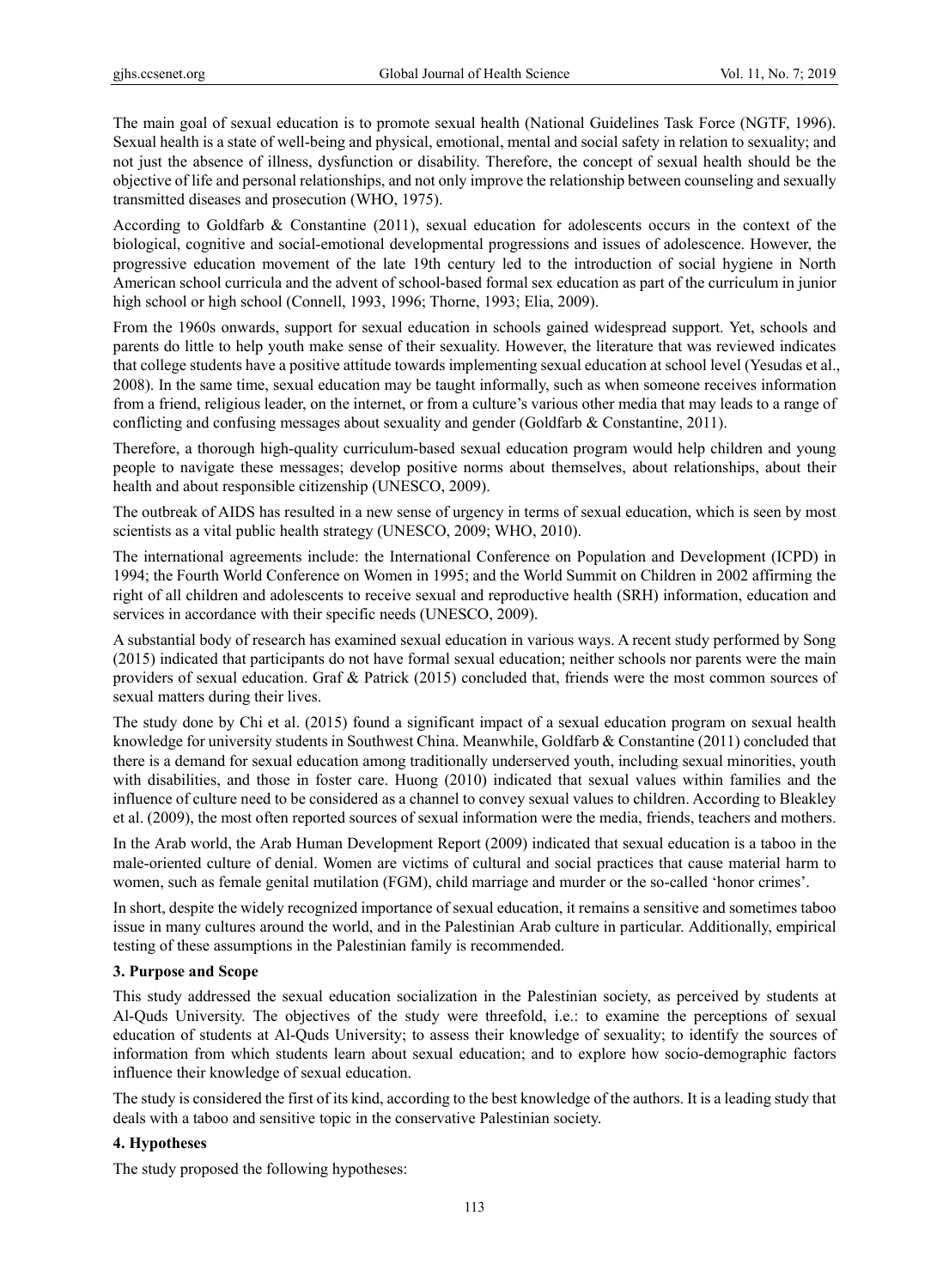4.1 There are no statistical significant differences at  $\alpha \leq 0.05$  in the perceptions of sexual education of students at Al-Quds University in terms of place of residence, gender, school, college, and academic year.

4.2 There are no statistical significant correlation at  $\alpha \leq 0.05$  between religious commitment, academic achievement and the perceptions regarding sexual education of students at Al-Quds University.

#### **5. Methodology**

#### *5.1 Approach*

The study was a descriptive research study that used a mixed approach of quantitative and qualitative design, and a questionnaire. This was considered appropriate to the research, which was exploratory research, and it was considered that this approach would provide more meaningful in-depth data.

#### *5.2 Population and Sampling*

The population of the study consisted of students at Al-Quds University at the main campus - Abu Dies - during the academic year 2017/2018. The total complement was 9464 (4421 males to 5043 females) (Al-Quds University, 2017).

The sample comprised 369 students (173 males and 196 females), all full-time undergraduate students at Al-Quds University, who were selected based on gender and academic year using a stratified approach. The sample size was calculated using the sampling web http://www.surveysystem.com/sscalc.htm sample size calculator, with a margin error of 0.05.

#### *5.3 Instrumentation*

Students' perceptions of sexual education were evaluated using an index with 50 items, which was developed by the researchers. A 5-point Likert scale was used to measure responses, with available responses ranging from strongly agree to strongly disagree. Participants at the Al-Quds University main campus - Abu Dies - were asked to complete the questionnaire. The survey instrument sought to obtain background information from the students, such as the gender, college, school, place of residence, religious commitment, academic year, and academic achievement.

#### *5.3.1 Instrument Validity*

Validation of the instrument was done in two distinct phases. The first involved a focus group session  $(N=18)$ ; while the second phase involved implementation of a pilot study  $(N = 70)$ , which was done to validate the survey using exploratory factor analysis. Factor loading for all items exceeded 0.65 (0.67 to 0.89), which means that the items are considered suitable for measuring every item regarding the perception of sexual education among students at Al-Quds University.

### *5.3.2 Instrument Reliability*

Reliability was tested using Cronbach's Alpha and the Split-half Coefficient to determine the reliability and consistency of the survey. The scores for the survey instrument for Cronbach's Alpha and the Split-half Coefficient were 0.87 and 0.85, respectively. This indicates very good reliability and consistency.

### *5.4 Sample Socio-demographic Characteristics*

The demographic breakdown of the participants was gender, place of residence, college, school, academic year, religious commitment and academic achievement. In total, 369 students were included and four focus groups were conducted. The GPA of respondents was recorded at between 60 and 95 points (M 78.16; SD 6.87). Females represented 53.1% of the participants, while the remaining 46.9% were males. Students were drawn from fourteen faculties: arts - 53.9%; sciences - 46.1%. The majority (78.9%) were from public schools. Half (56.4%) of the participants were from rural areas, 33.1% were from urban areas, and the remaining 10.6% were from refugee camps. The largest group in terms of university year were students in the senior year (34.4%), while: 27.6% of the participants were in their sophomore year, 20.3% were in their junior year and 17.6% were freshmen. Most 66.1%) of the students were religiously committed.

### *5.5 Data Analysis*

The questionnaire items were rated on a Likert scale of  $1-5$  ( $1 =$  strongly disagree to  $5 =$  strongly agree). The highest score indicated a higher perception of sexual education. Descriptive statistics gauged the perceptions of the sampled population regarding sexual education. The following statistical techniques were measured: Regression, T-test; One-way analysis of variance; Tukey test; Cronbach's Alpha; Split-half Coefficient; Factor Analysis using SPSS.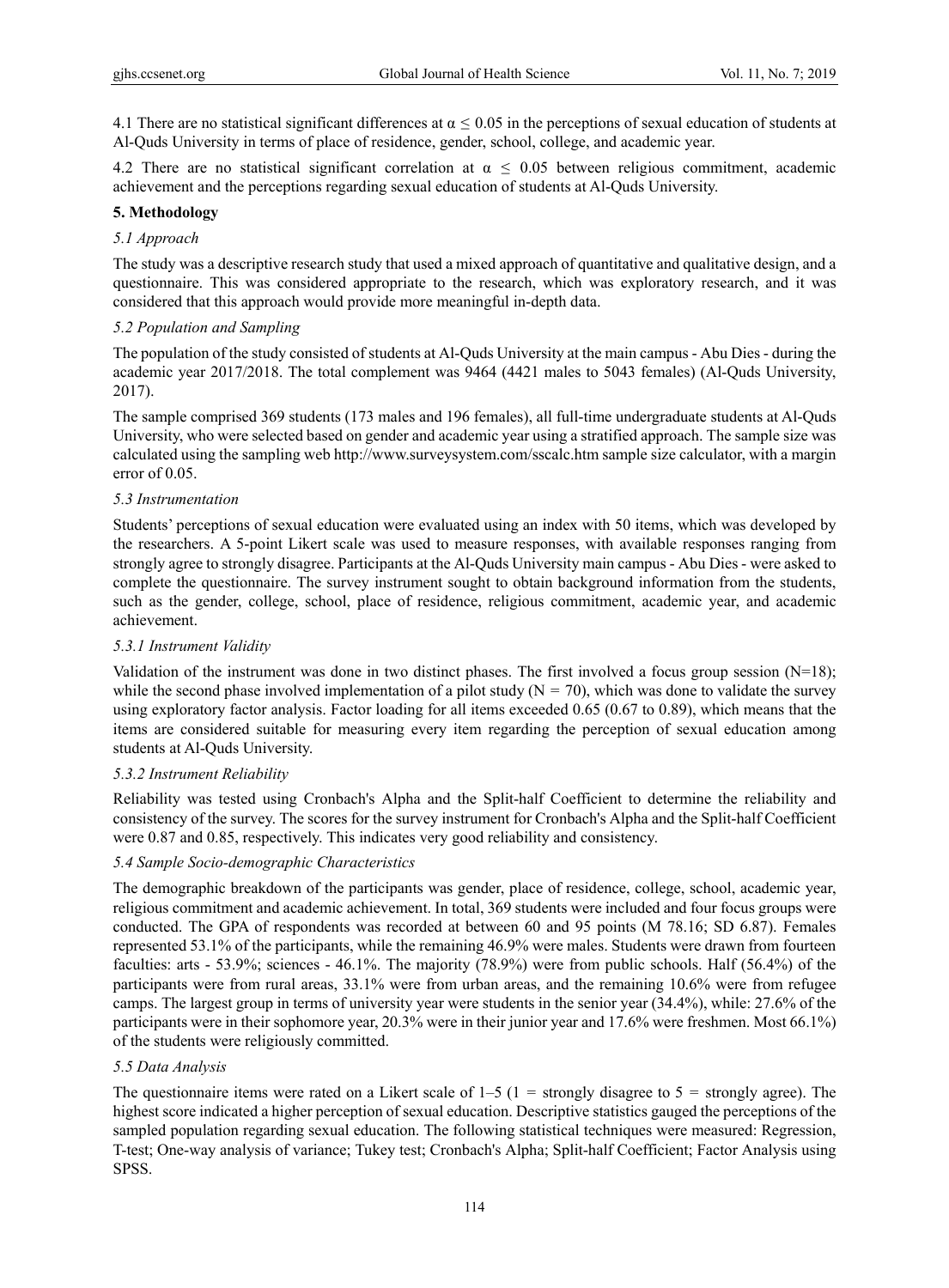## **6. Findings**

The mean score of the perceptions regarding sexual education, as reported by the sample of 369 participants, was moderate (M 3.30; SD 0.37). The total score showed that 66% of the students were moderately knowledgeable of sexual education. Furthermore, the main indicators of sexual education knowledge, as perceived by students and ranked in descending order, are as follows: it is necessary for students to define the topic of sexual education (M 3.95; SD 1.00); human sexual motive deserves attention, as do other motives (M 3.93; SD 0.95); sexual education is an important educational goal (M 3.89; SD 1.31); sexual education protects youth from deviation (M 3.82; SD 1.11); sexual education limits sexual deviation (M 3.79; SD 1.09). Participants also indicated that: sexual education is an intruder topic in Palestinian culture (M 3.70; SD 1.06); even though it does not violate heavenly religions (M 3.68; SD 0.94); but dealing with sexual education should be approached carefully (M 3.66; SD 1.04); some students behave illogically when sexual education is addressed (M 3.65; SD 1.00); students prefer that sexual education be provided to males and females separately (M 3.63; SD 0.98).

The results also showed that friends were the most frequently reported source of sexual information (M 3.79; SD 1.16), followed by; the internet (M 3.77; SD 1.18); and religion (M 3.39; SD 1.20). Participants indicated that the issue of sexual education is the responsibility of the family (M 4.13; SD 0.94), as well as: the school (M 3.85; SD 1.00); the university (M 3.75; SD 1.07).

The study investigated student demographics in terms of perceptions regarding sexual education, with the aim of identifying differences. The findings show that college, place of residency and academic achievement do not indicate any significant differences. However, it was found that academic year, gender, school and religious commitment are significant variables. In relation to gender, the differences were in favor of males (M 3.37; SD 0.35) compared to  $(M \ 3.24; SD \ 0.38)$  for female participants, where the T.test value was  $(3.329, P = 0.001)$ . With school, the differences favored students from private schools (M 3.44; SD 0.54) compared to public school participants (M 3.26; SD 0.30), where the T test value was  $(-2.771, P = 0.007)$ .

Differences were found in terms of students' academic year level, i.e. in favor of senior students (M 3.44; SD 0.27) compared to freshman participants (M 2.87; SD 0.32), where the F-value was (48.823,  $P = 0.000$ ). Finally, the findings indicated that there is a statistically significant negative correlation between religious commitment and the average score of perceptions regarding sexual education of students at Al-Quds University: the Beta-value was  $(-0.218, P = 0.000)$ .

### **7. Discussion**

The findings of the study show that: students at Al-Quds University were moderately knowledgeable of sexual education; females had a lower knowledge of sexual education than males. In fact, sex is a sensitive topic in the conservative Palestinian society, which adheres to its religious and moral values. In the Palestinian Arab society, the family is characterized by being patriarchal in relation to the gender differentiation between males and females. Gender separation starts at a very early age in the individual's life. Males are raised in the men's world, while females are raised in the women's world, according to several educational, moral, aesthetic, intellectual, philosophical and even practical approaches. The Palestinian culture seeks to direct males towards an affirmation of masculine qualities like manhood, chivalry, bravery, gallantry, daring and stamina. On the other hand, it stresses directing females towards feminism, decency, decorum, virginity, love of children, home economics and stability (Barakat, 1993; Muhawi & Kana'na, 2001; Banat & Rimawi, 2014; Banat, 2010, 2014a, 2015). It follows that there is a lack of sexual education and that the family does not provide sufficient sexual education for their children. Additionally, what they do provide is perceived by children as infrequent and of poor quality. In this context, one of the students said: "I feel embarrassed to ask about the sexual education topic; but sometimes certain things in sexual education happen that make me feel lost". The student continued: "I strongly support answering students' questions about sexual education, and I am ready to participate in academic sexual workshops".

Since its establishment in 1984, Al-Quds University has been considered one of the leading educational institutions in Palestinian society. It offers a vibrant learning environment by encouraging an exchange of ideas and freedom of expression, as well as leading innovative research. It also helps students to develop their personality and to adapt to the study environment and overcome all the problems they face with choosing a major subject, managing their time and adjusting effectively to the study and social environment (Banat & Rimawi, 2014, 2017). However, in the past, the university did not offer a course that addresses sexual education, because of the sensitivity of the topic in the conservative Palestinian society. However, Al-Quds University provides information on sexual education for the students through various courses that can be undertaken during their university studies. In this regard, one of the participants said: "Sexual education is a vague topic in students' minds". The student continued, "As a university student, it is important to know about sexual education; and I think that sexual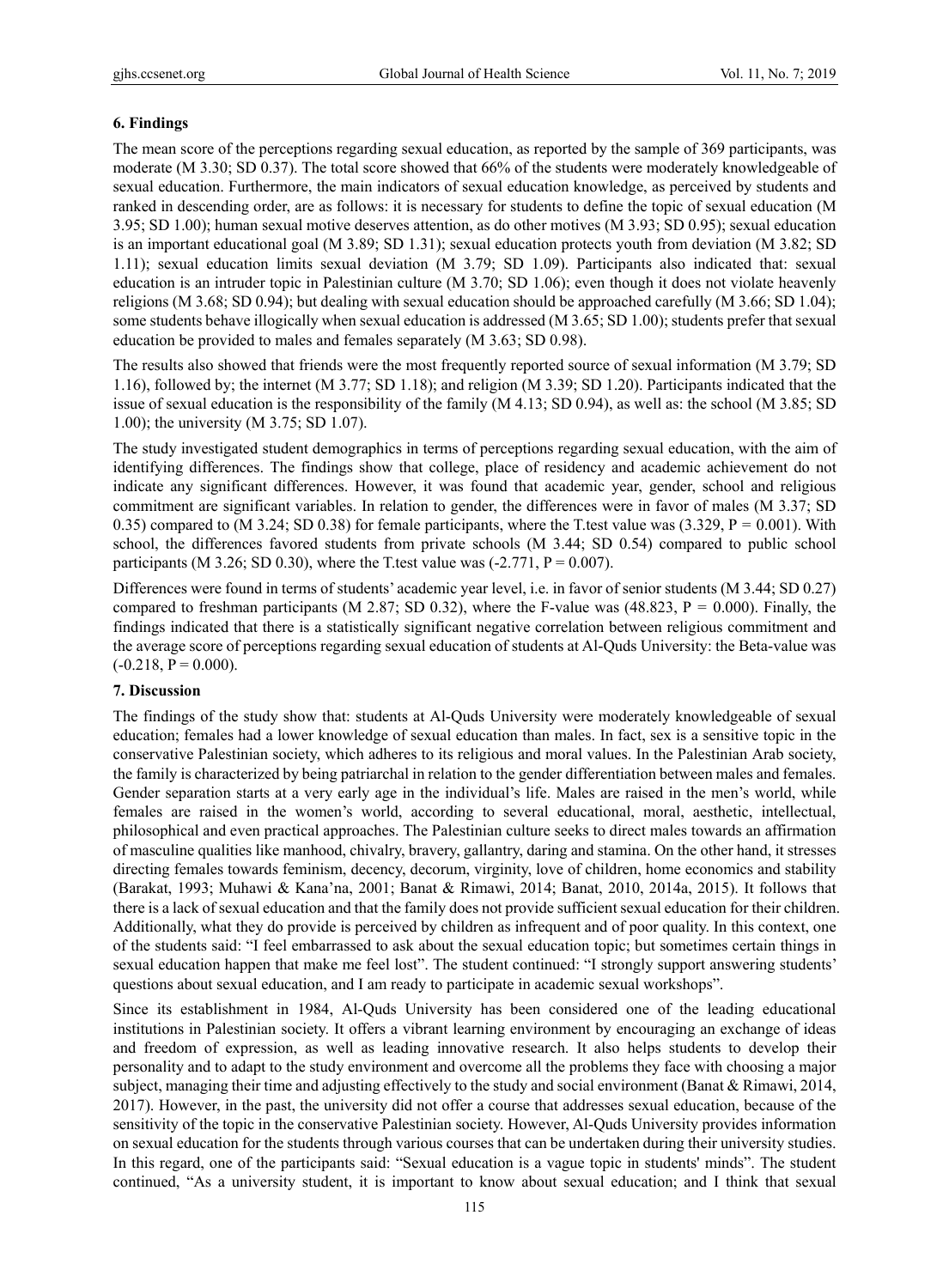education should be taught at the university". Another student said: "I feel my sexual knowledge today is different from yesterday; and I think that the university role completes the family and school roles in providing sexual information".

The study findings show that students from private schools had better sexual education knowledge. This result suggests the sub-cultural differences in education in Palestinian society. Private schools are co-educational schools that seek to preserve their existence and raise their members in an open social manner that supports qualities such as independence, freedom, development of skills and abilities, and access to and interaction with the world. In co-education schools, girls and boys work collaboratively, exchange ideas and debate issues, and the presence of both genders shows a good return in building a sound platform for personal growth, peer connectedness, and healthy sexual education. In this context, one of the participants from a private school said: "I have a clear picture on the sexual education topic. I feel relaxed talking about sexual education topics, and it's easy for me to participate in sexual education discussions". On the contrary, one of the single-sex school students said: "I wish to participate more on the sexual education topic if it is not complicated like this in Palestinian society".

The study findings furthermore reveal that senior students scored higher on sexual education knowledge. The familiarity is considered one of the key psychological processes that link people together in an environment. Senior students spend a long time at the university during their undergraduate course, when the formation and development of one's personality, the fulfillment of aspirations, social interaction with peers (the most frequently reported source of sexual information) and the other gender, contributes to the development of a healthy sexual education. According to Blanton (2014), the period of time spent studying at college is often used as a time of exploration for the students to experience living as young adults without the parental supervision associated with living at home. Students are allowed the freedom to act independently and pursue personal goals and agendas without parental regulation, which affects their sexual education knowledge positively. Taking into consideration the qualitative data, one of the senior students argued that: "Students' fear of the sexual education topic is exaggerated; and it's better to leave the freshman students to discover facts about sexuality by themselves".

Finally, the findings revealed that religious commitment correlated negatively with sexual education perceptions: deeply religious students reported less sexual education perceptions and had a more conservative attitude towards sexuality. Religious commitment in the Palestinian family occupies a large space in its social, intellectual and emotional life. It is natural that the religious creed is respected by all members of Palestinian society, due to the concentrated effort that the parents exert in bringing up their children. The process of socialization in Palestinian society is based on religious education and the teachings of Islam. The majority of the Palestinian population is Muslim, and the teachings of Islam influence their daily, social and cultural life (Banat, 2010).

Moreover, the values of marriage, family and familial duty are still emphasized by many aspects of Palestinian society. Marriage is the only culturally and legally acceptable way to regulate a family in Palestinian society. The teachings of Islam call for legal Sharia marriage within the framework of wedlock, in order to prevent mixing of lineage; and any sexual relationships outside of marriage are considered taboo and a great sin, which leads to legal punishment. "An approach not adultery, undoubtedly that is immodesty and a very vile path" (Isra: 32).

Additionally, the Palestinian conservative culture and background affect how individuals receive and interpret messages about sexuality. In a Palestinian Muslim society, Islam calls for sexual education of children in a way that is appropriate to their age, by both the family and the school and within the context of Islamic teaching. However, despite the low rate of child abandonment in Palestinian society, and the under-reporting of offences, especially of incest cases that are considered risk factors that reflect the lack of sexual education and the confusing messages about sexuality and gender, young people receive in the Islamic patriarchal Palestinian society (Banat, 2014b). In this regard, one of the deeply-religious students indicated: "Talking about sexual education is taboo in the Palestinian society, and crosses the values and norms of Palestinian society". The student continued by saying: "Sexual education is an intruder notion in Palestinian culture, and it's better to leave the "sexual education" facts to the family, based on the teaching of Islam, which is very clear".

#### **8. Conclusion and Recommendations**

Sexual education is a sensitive and sometimes taboo concept in the conservative Palestinian society that adheres to its religious, cultural and moral values. The findings of the study have several implications in terms of sexual education for parents, schools, universities, religious leaders, policy makers and social workers. Importantly, there are still a lot of needs that must be addressed in the area of healthy sexual education in Palestinian society.

Given the findings and conclusion of this study, the following recommendations are made:

1. It is necessary for children's questions on sexual education to be answered by parents in a healthy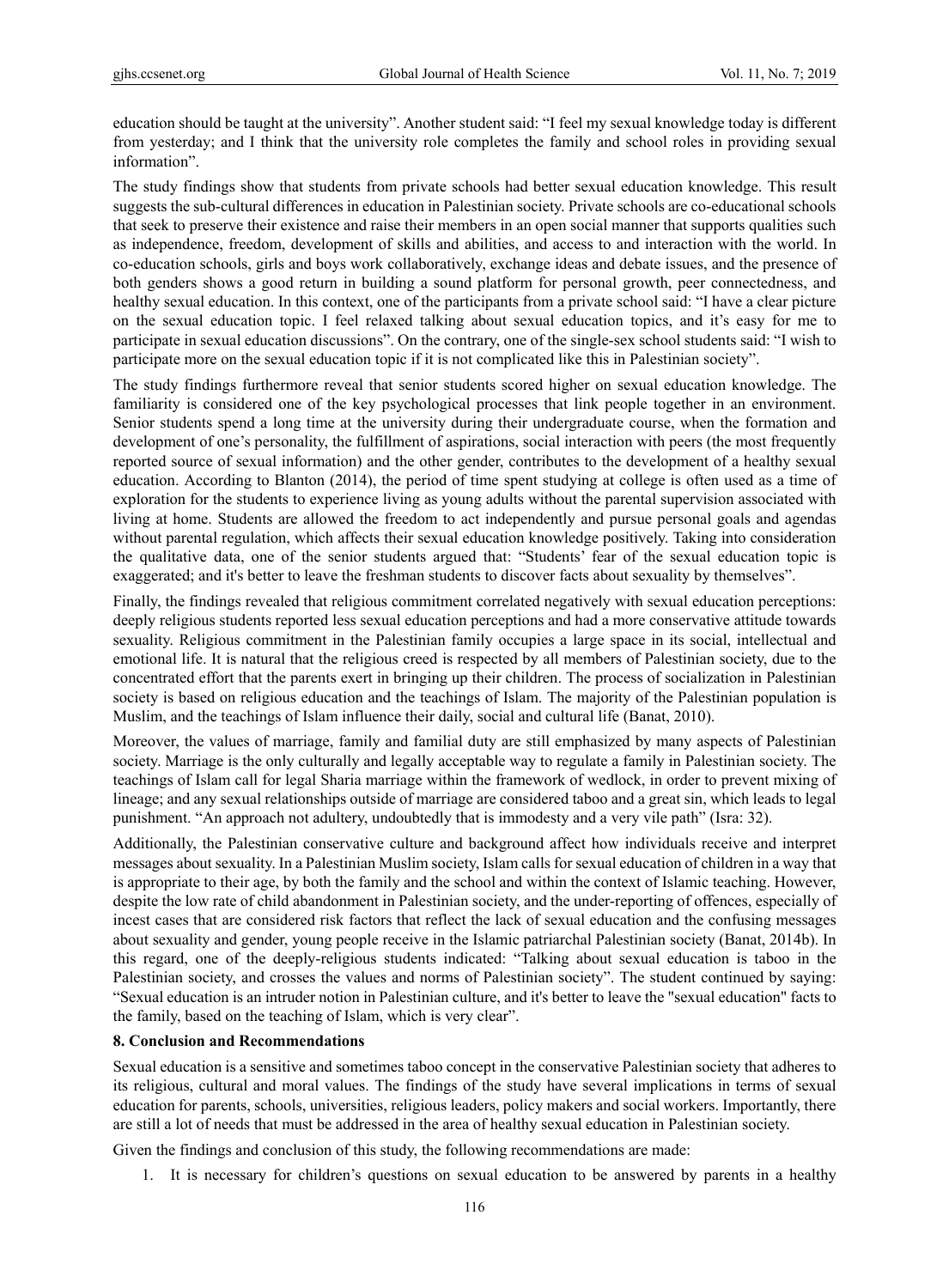atmosphere.

- 2. Sexual education should be addressed in the Palestinian formal curriculum and at universities as well.
- 3. Further studies should be conduct to ensure better understanding of sexual education among youth in Palestinian schools.

#### **Competing Interests Statement**

The authors declare that there are no competing or potential conflicts of interest.

#### **References**

Al-Quds University. (2017). *Fact and figures.* Jerusalem.

- Arab Human Development Report. (2009). *Challenges to human security in the Arab countries.* New York: United Nations Development Program. Retrieved from http://hdr.undp.org/sites/default/files/hdr2009-arabic.pdf
- Banat, B. (2010). *Palestinian suicide martyrs (Istishhadiyin): facts and figures* (Doctoral Dissertation). Granada, University of Granada. Retrieved from https://hera.ugr.es/tesisugr/18599424.pdf
- Banat, B. (2014a). Sense of community among Palestinians. *Asian Journal of Social Sciences & Humanities, 3*(4), 197-207. Retrieved from http://www.ajssh.leena-luna.co.jp/AJSSHPDFs/Vol.3(4)/AJSSH2014(3.4-19).pdf
- Banat, B. (2014b). *Foundlings and abandoned children in Palestine* (Conference). Al-Quds University, Jerusalem, Main campus, Abu Dies, April 16. Retrieved from https://www.alquds.edu/ar/news-ar/138308-.html
- Banat, B. (2015). Violence against Palestinian women. *Journal of Peace and Conflict (Revista de Paz y Conflictos) 8*(1), 135-149. Retrieved from http://revistaseug.ugr.es/index.php/revpaz/article/view/2506/3190
- Banat, B., & Rimawi, O. (2014). The impact of emotional intelligence on academic achievement of Al- Quds University students. *International Humanities Studies, 1*(2), 12-39. Retrieved from http://ihs-humanities.com/journals/vol1\_no2\_july2014/2.pdf
- Banat, B., & Rimawi, O. (2017). Sense of university belonging: Al-Quds University. *Asian Journal of Social Sciences & Humanities, 6*(2), 60-71. Retrieved from http://www.ajssh.leena-luna.co.jp/AJSSHPDFs/Vol.6(2)/AJSSH2017(6.2-06).pdf
- Barakat, H. (1993). *The Arab World: society, culture, and state.* Berkeley: University of California Press.
- Blanton, D. (2014). *The effects of sexual education on the sexual health practices of college students*. Georgia: LaGrange College.
- Bleakley, A., Hennessy, M., Fishbein, M., & Jordan. A. (2009). How sources of sexual information relate to adolescents' beliefs about sex. *American Journal of Health Behavior, 33*(1), 37-48. Retrieved from https://www.ncbi.nlm.nih.gov/pmc/articles/PMC2860278/
- Chi, X., Hawk, S., Winter, S., & Meeus, W. (2015). The effect of comprehensive sexual education program on sexual health knowledge and sexual attitude among college students in Southwest China. *Asia-Pacific Journal of Public Health, 27*(2), 2049-2066. https://doi.org/10.1177/1010539513475655
- Connell, R. (1993). The big picture: masculinities in recent world history. *Theory and Society, 22*(5), 597-623. https://doi.org/10.1007/BF00993538
- Connell, R. (1996). Teaching the boys: new research on masculinity, and gender strategies for schools. *Teachers College Record, 98*(2), 206-235. Retrieved from https://eric.ed.gov/?id=EJ545393
- Elia, J. (2009). *School-based sexuality education: a century of sexual and social control.* Westport, Connecticut: Praeger Publishers.
- Goldfarb, E., & Constantine, N. (2011). *Sexuality education. Encyclopedia of adolescence.* NY: Academic Press.
- Graf, A., & Patrick, J. (2015). Foundations of life-long sexual health literacy. *Health Education, 115*(1), 56-70. https://doi.org/10.1108/HE-12-2013-0073
- Holy Quran, Al-Isra.
- Huong, P. (2010) *Influence of parental supervision on youth's attitudes towards their sexual behavior in Hanoi.*  Hanoi: Institute of Sociology.
- International Planned Parenthood Federation-IPPF. (2010). Framework for comprehensive sexuality education. *International Encyclopedia of Civil Society,* 891-892. Retrieved from https://www.ippf.org/sites/default/files/ippf\_framework\_for\_comprehensive\_sexuality\_education.pdf